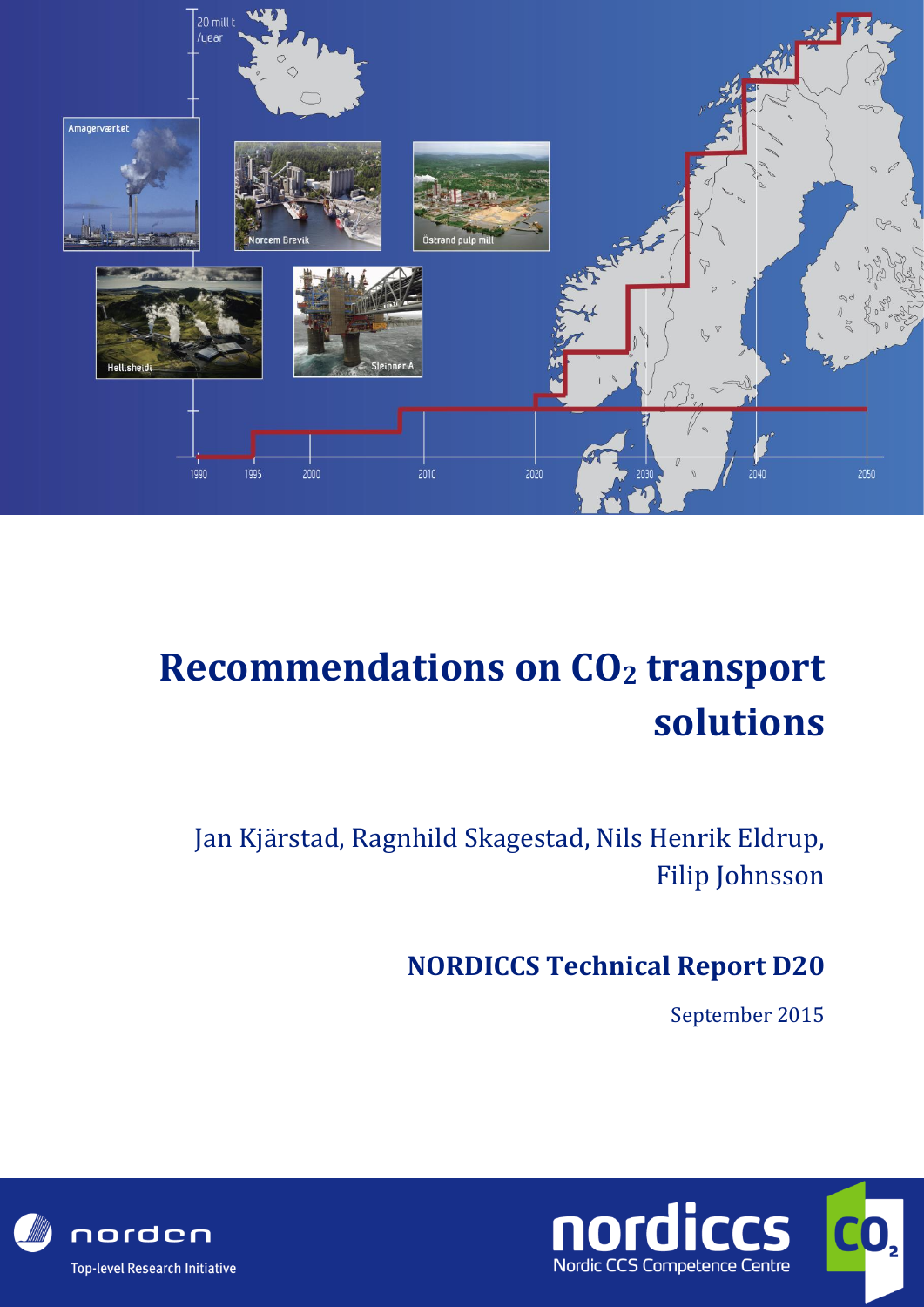## **NORDICCS concept:**

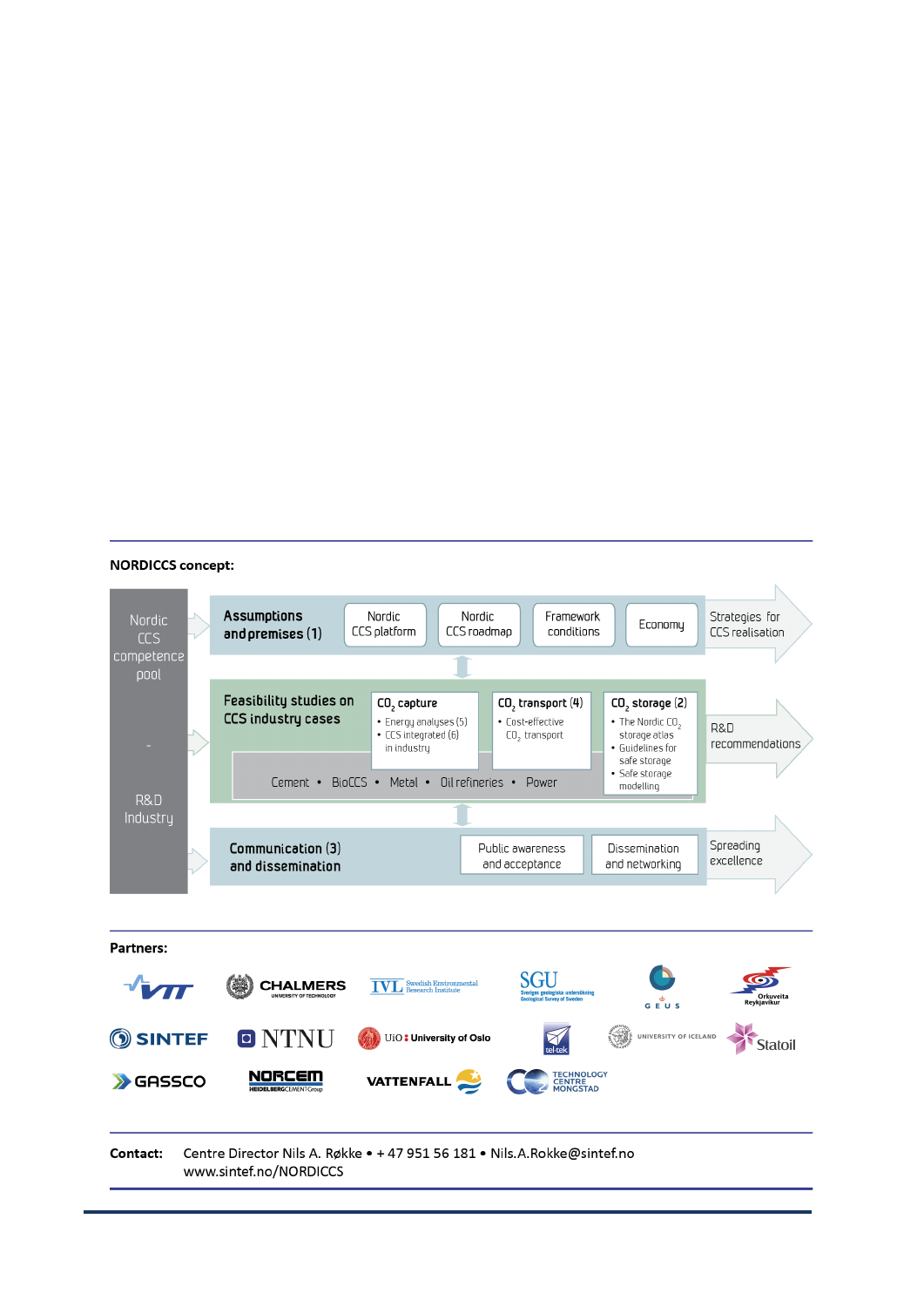## **Summary**

The aim of this report is 1) to recommend transport solutions for  $CO<sub>2</sub>$  sources in the Nordic region, here defined as the least costly transport mode for the selected CCS cases in NORDICCS and 2) to analyse the potential for establishment of  $CO<sub>2</sub>$  clusters by means of a transportation network around the selected CCS cases in order to reduce the transportation cost.

Comparing cost for pipeline transport with cost for ship transport, it is concluded that both for the majority of the selected cases as well as for most of the emission sources in the region, ship transport will be the least costly transport mode for each source individually. It is also concluded that ship transport is the most appropriate transport mode for most of the potential clusters in the region during a ramp-up phase. This is closely related to underutilization of pipelines and risk taking in connection with underutilized pipelines. For distances shorter than 100 km and volumes smaller than 1 Mtpa, e.g. corresponding to a typical collection system containing multiple coastal sources, it has been calculated that onshore pipeline in most cases will be the least costly transport solution. More generally, it can be stated that the break-even distance where ship transport becomes least costly than pipeline transport increases as the volume increases. Yet, it should be emphasized that discharge from a ship offshore and positioning of smaller ships during injection will need to be demonstrated.

An obvious but still important conclusion is that constrained storage capability may have a profound impact on design and cost of a  $CO<sub>2</sub>$  transport system. In fact, a poor storage capability in the reservoirs in the Baltic Sea may render ship transport to Gassum and Utsira a less costly transport and storage option than the reservoirs in the Baltic Sea.

Finally, it is concluded that in the Nordic region, the Kattegat-Skagerrak area probably offers the best opportunities for a Nordic CCS system, possibly driven initially by  $CO<sub>2</sub> EOR$  which potentially may require a start-up already in 2020.

| <b>Keywords</b> | ship transport, cluster, ramp-up, risk taking, injectivity                                                                                                                                                           |
|-----------------|----------------------------------------------------------------------------------------------------------------------------------------------------------------------------------------------------------------------|
| <b>Authors</b>  | Jan Kjärstad, Chalmers University of Technology, Sweden, kjan@chalmers.se<br>Ragnhild Skagestad, Tel-Tek, Norway, Nils Henrik Eldrup, Tel-Tek, Norway, Filip<br>Johnsson, Chalmers University of Technology, Sweden. |
| Date            | September 2015                                                                                                                                                                                                       |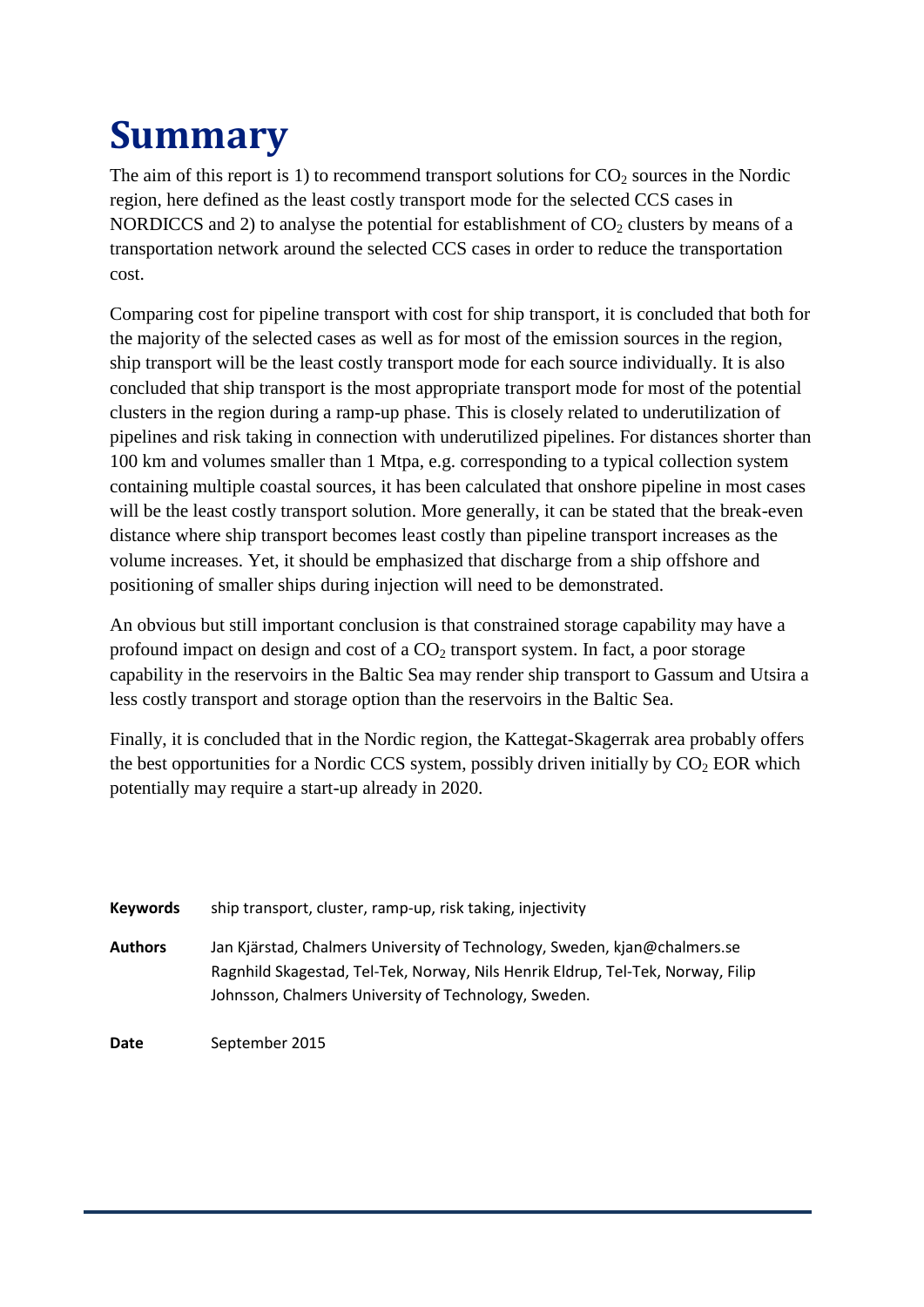

## *About NORDICCS*

*Nordic CCS Competence Centre, NORDICCS, is a networking platform for increased CCS deployment in the Nordic countries. NORDICCS has 10 research partners and six industry partners, is led by SINTEF Energy Research, and is supported by Nordic Innovation through the Top-level Research Initiative.*

*The views presented in this report solely represent those of the authors and do not necessarily reflect those of other members in the NORDICCS consortia, NORDEN, The Top Level Research Initiative or Nordic Innovation. For more information regarding NORDICCS and available reports, please visit<http://www.sintef.no/NORDICCS>*.